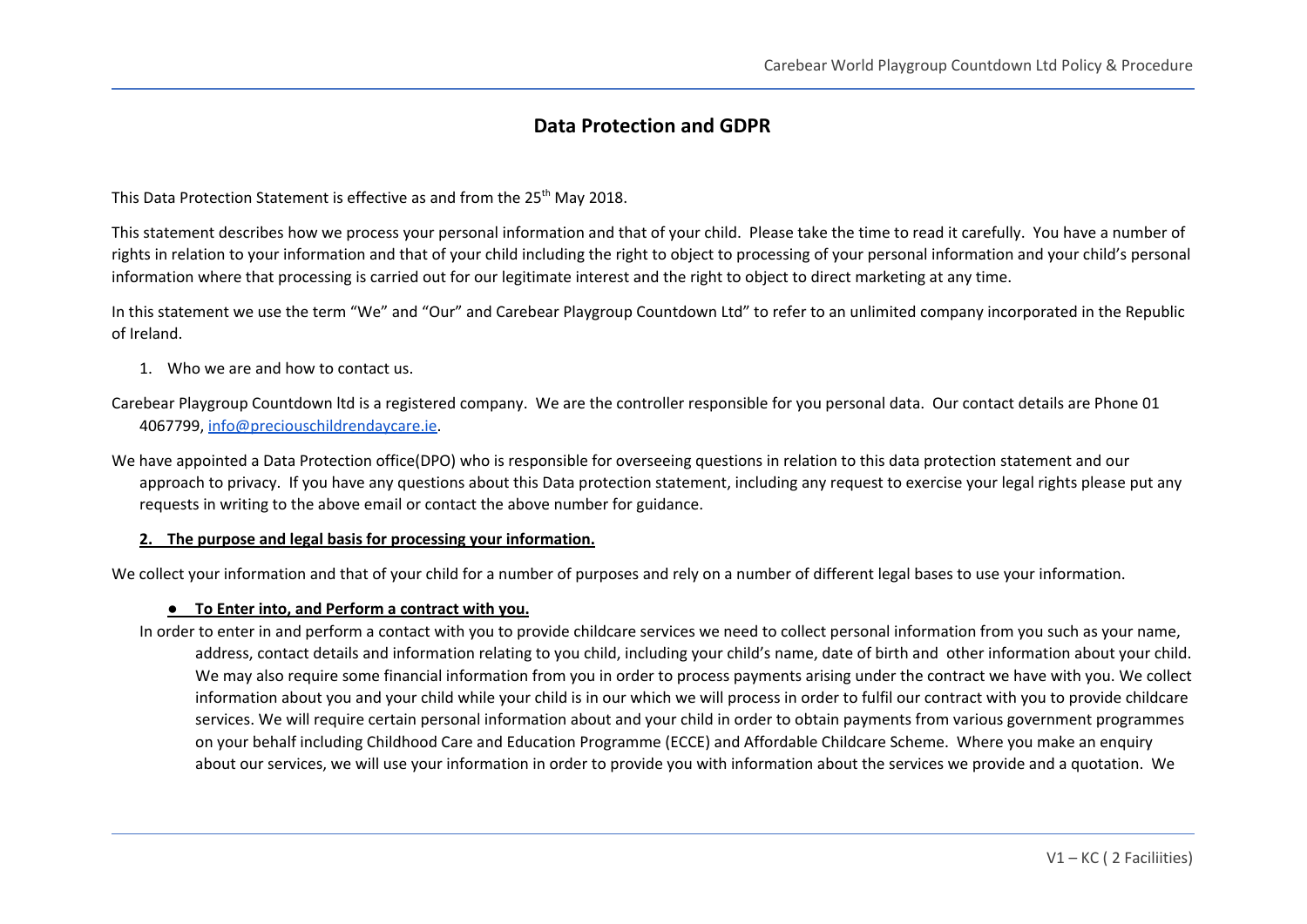may receive information about child including name, date of birth and address at this stage. We process this date in order to take steps necessary to enter into a contract with you.

### ● To comply with our legal obligations.

We are required to process your personal information and that of your child to comply with certain legal obligations to which we are subject, including:

The Childcare Act 1991 (Early years' service) Regulation 2016

The Childcare Regulation (The Childcare Act 1991) ( early years' service) ( Amendments) Regulations 2016. The above legislation requires that we keep certain information including sensitive personal information about the children in our care.

- For our legitimate business interests:
- Where we process your information or that of your child for our legitimate interest, we ensure there is a fair balance between our legitimated interest and your or your child's fundamental rights and freedoms.

We may use your personal information or that of your child to manage our everyday business needs, including accounting, staff rota needs, training, to progress and respond to legal claims, in our legitimated interest.

We may use CCTV images of your child to deal with complaints, in our legitimate interest. Our legitimate interest is the effective management of our business and ensuring the safety and wellbeing of those under our care.

We may use your personal information to update you on our services, events and news about us, our legitimate interest. Where this information constitutes direct marketing, you have the right to opt out of this at any time. You can do this by following unsubscribe checks on our correspondence with you. Our legitimate interest is to connect with parents and to inform parents of any updates on our services or events or information which may be of interest to them.

### **● With your consent:**

We sometimes process your child's personal information with your consent. We take 3.them in our centres, on our website or on our social media platforms with your consent. This consent can be withdrawn at any time by placing your direction in writing to the DPO details given.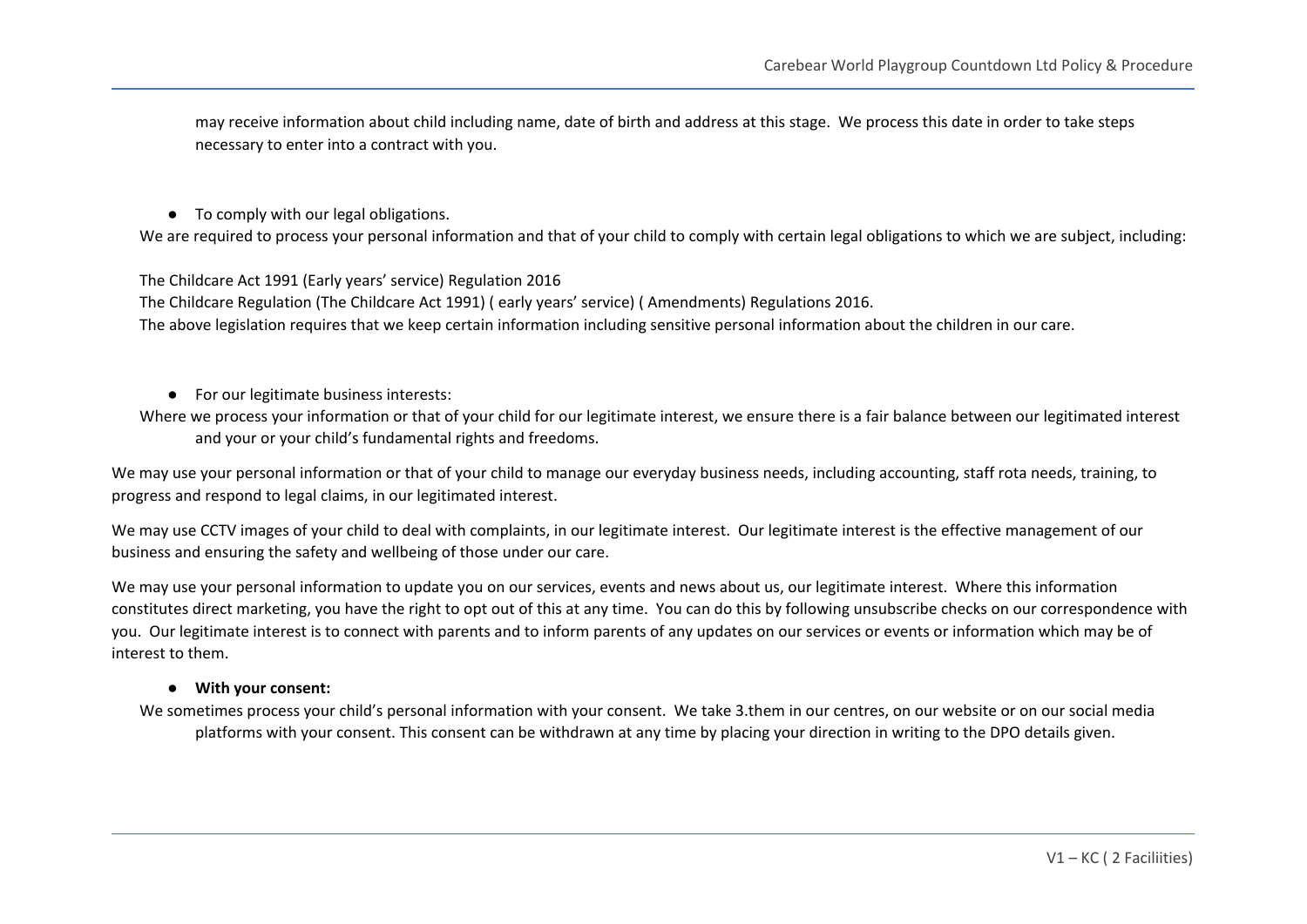Where you are not a client of Carebear Playgroup Countdown Ltd we will obtain your prior consent before using your information for direct marketing purposes. You will have the right to withdraw consent at any time.

### **3. Consequences of not providing information**

Where we need to collect personal data by law or under terms of contract with you and you fail to provide that data when requested we may not be able to perform the contact we have or are traying to enter with you. For example, we are required by law to obtain certain details about your child.

4. Types of Information we collect and some examples of How we use it.

We may collect, use, store and transfer different kinds of personal information about you and/ or your child as follows and use it for avariety of different purposes:

| <b>Information Type</b>                                      | Example of how we use it                                                                |
|--------------------------------------------------------------|-----------------------------------------------------------------------------------------|
| Address, email address, telephone Numbers.                   | We use this information to send you information about your child and our services.      |
| Name, Date of Birth, PPSN of Child and their Parents.        | We use this information to obtain payments or subsides for government schemes including |
|                                                              | Affordable Childcare Scheme or the ECCE Scheme and to comply with obligations under     |
|                                                              | The Childcare Act 1991, Regulation 2016, Amendments, Regulation 2016.                   |
|                                                              |                                                                                         |
| The Name, Address of parents of the child, telephone         | We use this information to comply with our obligation s under the Childcare Act 1991,   |
| Number where a parent or nominated relative can be           | Regulation 2016.                                                                        |
| During the hours of operation of the services, authorisation |                                                                                         |
| For collection of the child.                                 |                                                                                         |
| Details of any illness, disability, allergy or special needs | We use this information in order to comply with our obligations under the Childcare Act |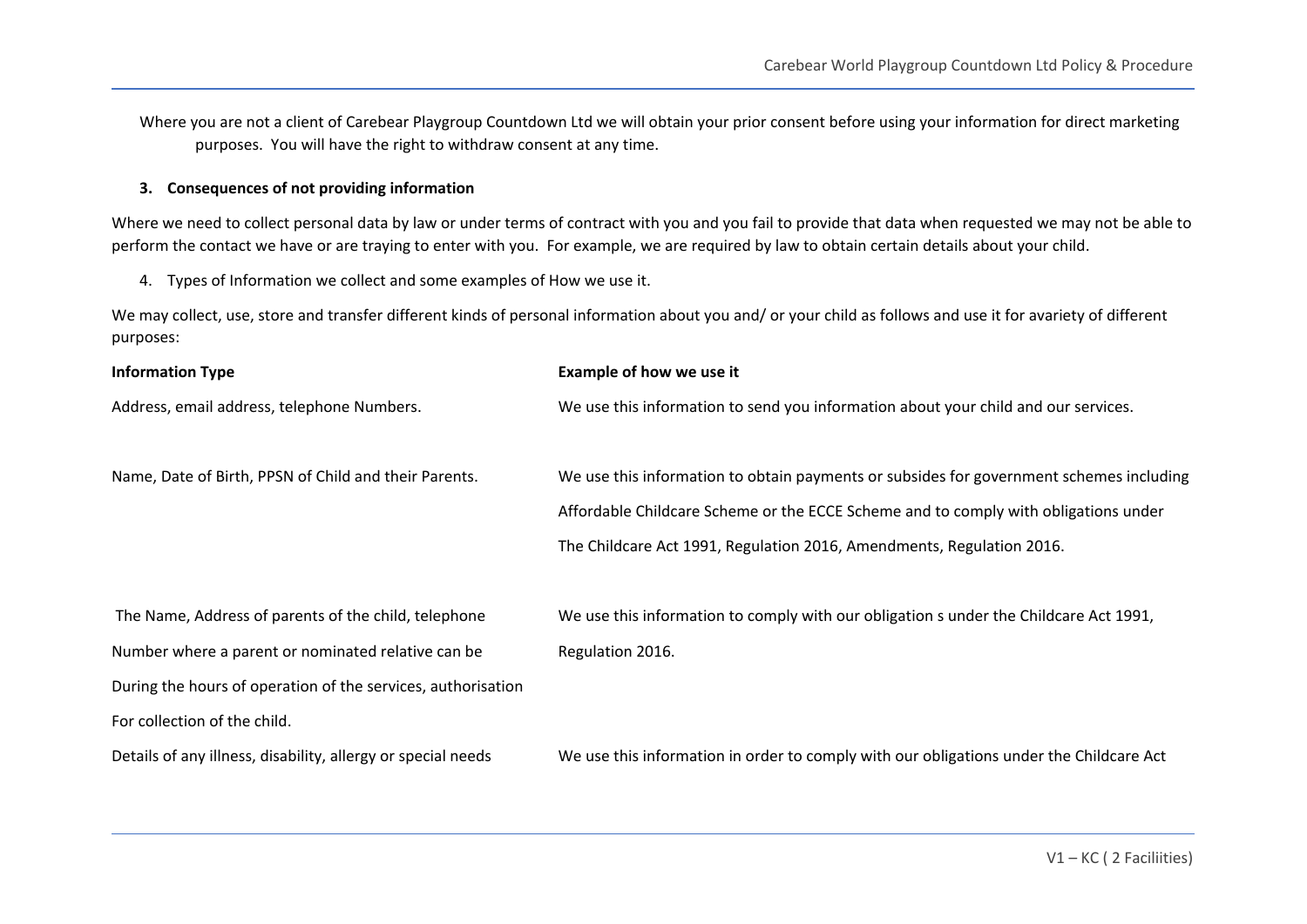| Of your child together with all the information relevant to | 1991, regulation 2016, amendments 2016.                                                                                                                                                                                                                                                      |
|-------------------------------------------------------------|----------------------------------------------------------------------------------------------------------------------------------------------------------------------------------------------------------------------------------------------------------------------------------------------|
| To the provision of special care or attention, the name and |                                                                                                                                                                                                                                                                                              |
| Telephone number of your child's registered medical         |                                                                                                                                                                                                                                                                                              |
| Practitioner, records of immunisations, if any received by  |                                                                                                                                                                                                                                                                                              |
| Your child, written consent for appropriate medical         |                                                                                                                                                                                                                                                                                              |
| Treatment of your child in the event of an emergency.       |                                                                                                                                                                                                                                                                                              |
|                                                             |                                                                                                                                                                                                                                                                                              |
| Interactions with our staff including notes of calls        | We use this information to keep a record of your interaction with us to monitor and train                                                                                                                                                                                                    |
| With our staff.                                             | Our staff.                                                                                                                                                                                                                                                                                   |
|                                                             |                                                                                                                                                                                                                                                                                              |
| Information about incidents which have involved             | We use this information in order to advise you of any incidents or events which                                                                                                                                                                                                              |
| Your child.                                                 | Have involved your child while attendance at our facilities and to investigate complaints.                                                                                                                                                                                                   |
|                                                             |                                                                                                                                                                                                                                                                                              |
| Images from CCTV cameras or around premises.                | CCTV images are only held on a rolling 72 hours and are only if necessary, in establishing<br>facts in the context of serious incidents, complaints or concerns and in such circumstance<br>to reassure staff and parents. It also services to enhance the overall security of our facility. |

## **5. Information you provide about others.**

If you give us personal information about somebody else, with their consent, we may add it to any personal information we already hold about you and your child and we will use it in the ways described in this data protection privacy notice.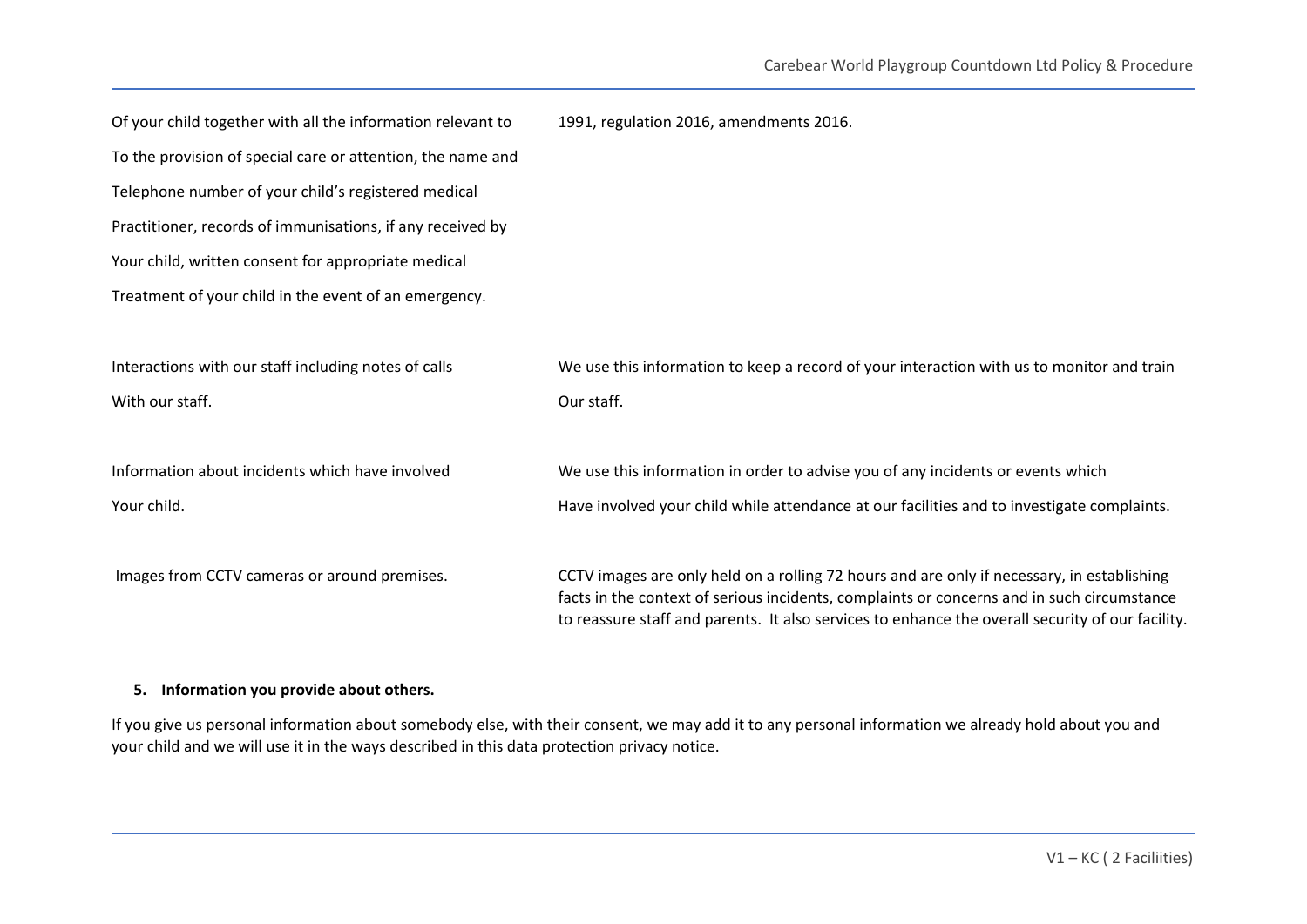Before you disclose information to use about another person, you should be sure you have their agreement to do so. You Should also show them this data protection notice. You need to ensure that they confirm that they know you are sharing their personal information with us for the purpose described in this data protection privacy notice.

### **● Who we share your and your child's information with.**

We only share your personal information with a select number of individuals and companies and only as necessary. Sharing can occur in the following circumstance and/ or with the following persons:

- Statutory and regulatory bodies ( including TUSLA, POBAL and Law Enforcement Authorities):
- We may share your personal information or that of your child with a statutory or regulatory body including TUSLA and/ or the Garda where required to do so by law or in order to claim any subsidiary childcare payment such as the ECCE or Affordable Childcare payment on your behalf.
	- Third Party Services Providers:
	- We may share your personal information or that of your child with third party service providers that perform services and function at our direction and on our behalf such as IT providers, printers, Solicitors and other business advisors, accountants and providers of security and administrative services.
		- In connection with a change of ownership:

We may also transfer your personal information to companies we plan to merge with or be acquired by.

### **7. Storage Periods**

We will retain your personal information and your child's personal information for the purpose of satisfying any legal, accounting or reporting requirements. We may also retain your and your child's data by reference to statutory limitation periods.

#### **8. Transfers outside the European Economic Area**

We may transfer your personal data outside the European Economic Area. These countries do not always afford an equivalent level of privacy protection and in such circumstances we take specific steps, in accordance with data protection law and to protect your personal information. In particular, for transfers of personal data, outside the EEA where there is no adequacy decision by the European Commission we may rely on contractual protection approved by the European Commission.

### **9. Your and Your Child's Rights.**